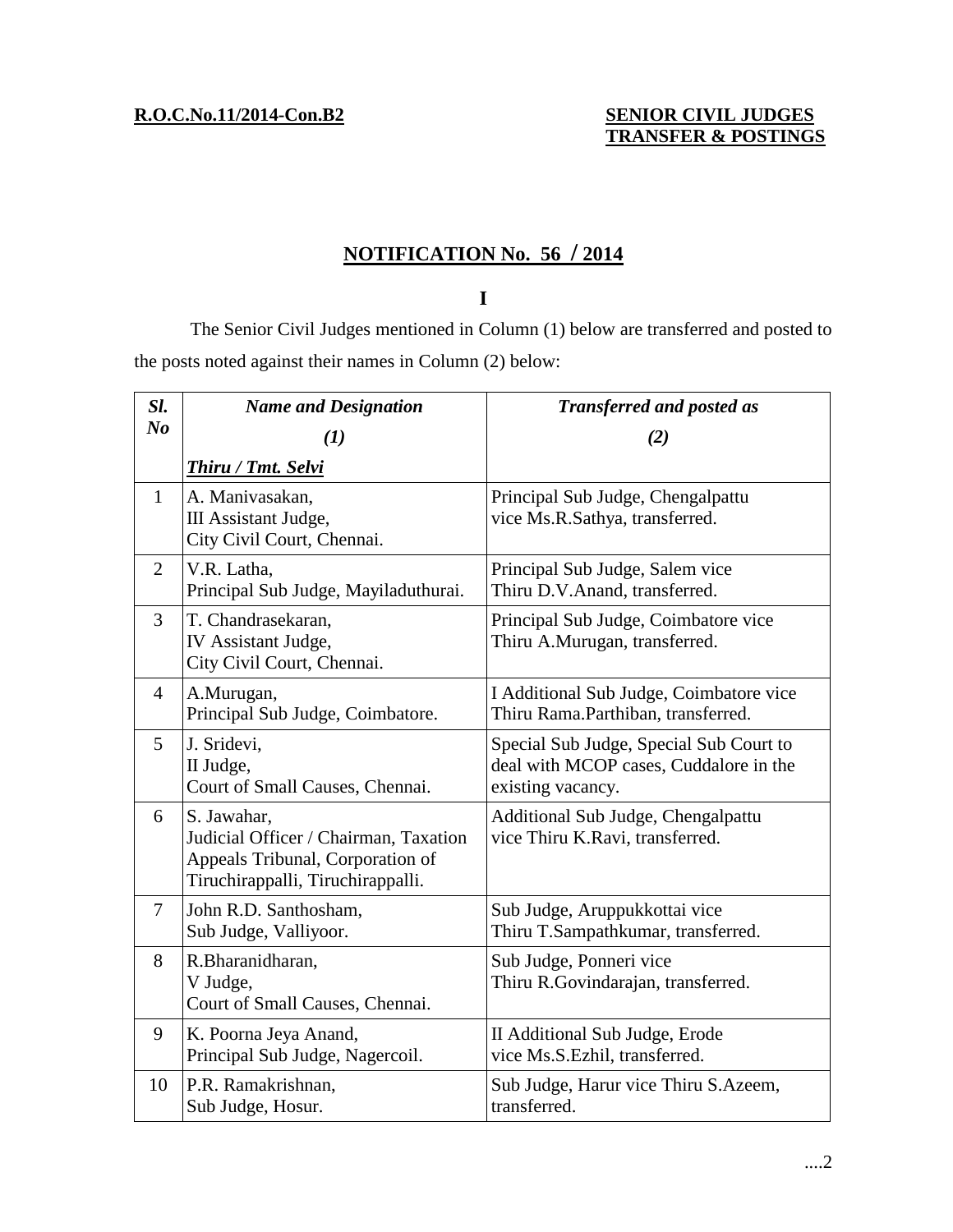| Sl.            | <b>Name and Designation</b>                                                                                                  | <b>Transferred and posted as</b>                                                                                                            |
|----------------|------------------------------------------------------------------------------------------------------------------------------|---------------------------------------------------------------------------------------------------------------------------------------------|
| N <sub>o</sub> | $\mathbf{U}$                                                                                                                 | (2)                                                                                                                                         |
|                | Thiru / Tmt. Selvi                                                                                                           |                                                                                                                                             |
| 11             | D.V.Anand,<br>Principal Sub Judge, Salem.                                                                                    | Additional Sub Judge, Tiruvannamalai<br>vice Ms.S.Tasneem, transferred.                                                                     |
| 12             | S. Ezhil,<br>II Additional Sub Judge, Erode.                                                                                 | Additional Special Judge, Krishnagiri vice<br>Ms.G.Subathira Devi, transferred.                                                             |
| 13             | S. Purushothaman,<br>X Assistant Judge,<br>City Civil Court, Chennai.                                                        | Sub Judge, Tiruttani vice Ms.R.Sujatha,<br>transferred.                                                                                     |
| 14             | P. Karunanidhi,<br>Special Judge, Special Court for<br><b>Trial of Cases under Prevention</b><br>of Corruption Act, Madurai. | Sub Judge, Pattukottai vice<br>Thiru S.Baskaran, transferred.                                                                               |
| 15             | P. Saravanan,<br>IV Metropolitan Magistrate,<br>Saidapet, Chennai.                                                           | Principal Sub Judge, Madurai vice<br>Ms. Irusan Poonguzhali, transferred.                                                                   |
| 16             | P. Chenthoor Pandi,<br>Additional Sub Judge, Mayiladuthurai.                                                                 | I Additional Sub Judge, Madurai vice<br>Thiru K.R.Mathurasekaran, transferred.                                                              |
| 17             | K.R.Mathurasekaran<br>I Additional Sub Judge, Madurai.                                                                       | Special Judge, Special Court for trial of<br>cases under Prevention of Corruption Act,<br>Madurai vice Thiru P.Karunanidhi,<br>transferred. |
| 18             | T. Indirani,<br>XI Assistant Judge,<br>City Civil Court, Chennai.                                                            | Principal Sub Judge, Mayiladuthurai vice<br>Ms.V.R.Latha, transferred.                                                                      |
| 19             | P. Velmurugan,<br>XIII Assistant Judge,<br>City Civil Court, Chennai.                                                        | Sub Judge, Mannargudi vice<br>Ms.J.Flora, transferred.                                                                                      |
| 20             | T. Sampath Kumar,<br>Sub Judge, Aruppukkottai.                                                                               | Sub Judge, Valliyoor vice<br>Thiru John R.D.Santhosham, transferred.                                                                        |
| 21             | S. Tasneem,<br>Additional Sub Judge, Tiruvannamalai.                                                                         | Sub Judge, Ranipet vice<br>Ms.C.Buvaneswari, transferred.                                                                                   |
| 22             | S. Mohana Kumari,<br>Special Sub Judge, Special Sub Court<br>to deal with LAOP Cases, Vellore.                               | On deputation as Secretary, District<br>Legal Services Authority, Vellore vice<br>Thiru V.Sampathkumar, transferred.                        |
| 23             | V. Sampathkumar,                                                                                                             | Sub Judge, Uthangarai vice                                                                                                                  |

Thiru P.Sivagnanam, transferred.

Thiru P.R.Ramakrishnan, transferred.

Sub Judge, Hosur vice

Secretary, District Legal Services

Authority, Vellore.

Sub Judge, Uthangarai.

24 P.Sivagnanam,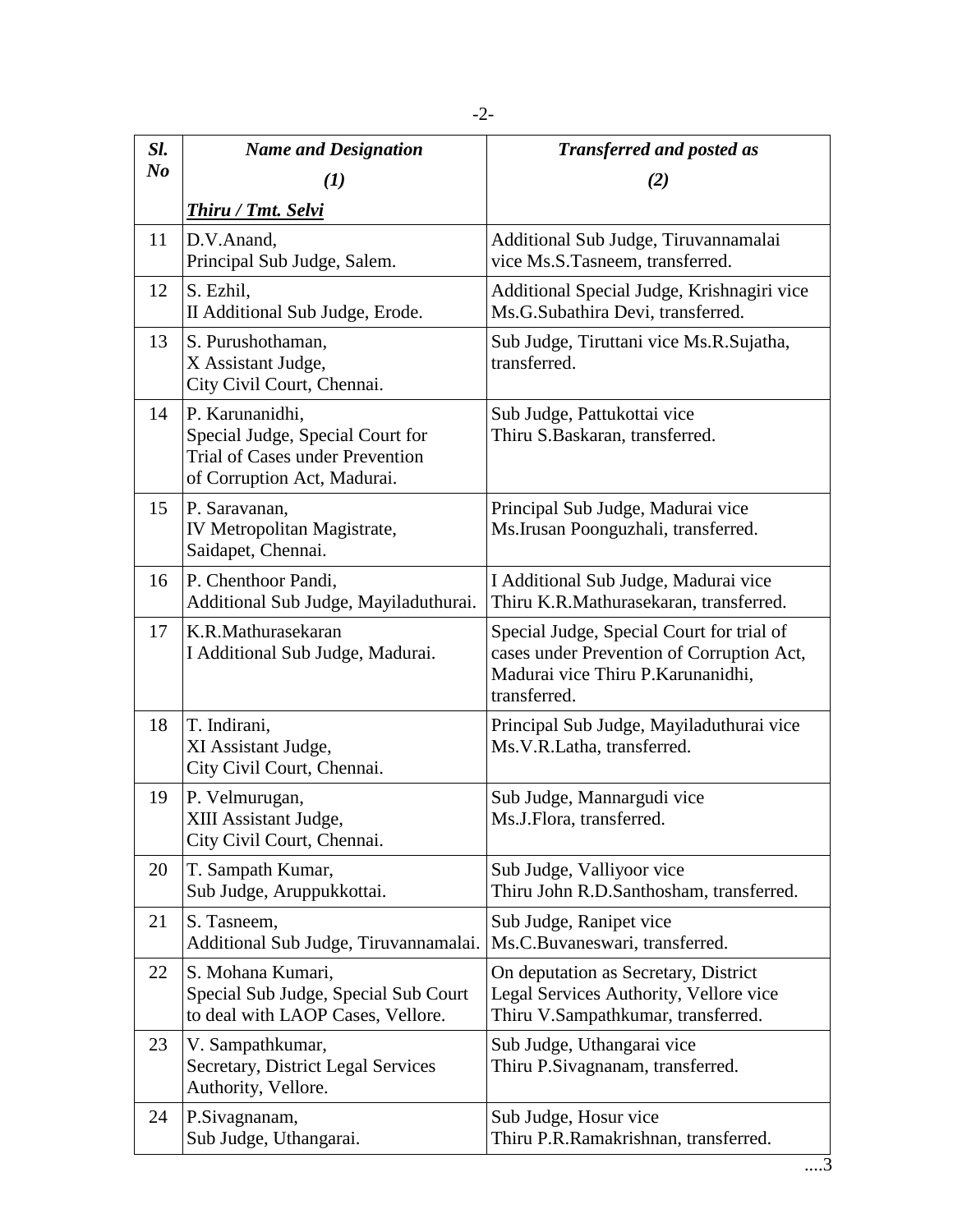| Sl.            | <b>Name and Designation</b>                                                                                             | <b>Transferred and posted as</b>                                                                                 |
|----------------|-------------------------------------------------------------------------------------------------------------------------|------------------------------------------------------------------------------------------------------------------|
| N <sub>o</sub> | $\boldsymbol{(I)}$                                                                                                      | (2)                                                                                                              |
|                | <b>Thiru / Tmt. Selvi</b>                                                                                               |                                                                                                                  |
| 25             | S.Sivakadatcham,<br>Judicial Officer/Chairman,<br><b>Taxation Appeals Tribunal,</b><br>Corporation of Vellore, Vellore. | Special Sub Judge, Special Sub Court to<br>deal with LAOP cases, Vellore vice<br>Ms.S.Mohanakumari, transferred. |
| 26             | S.Azeem,<br>Sub Judge, Harur.                                                                                           | Sub Judge, Kovilpatti vice<br>Thiru L.Abraham Lincoln, transferred.                                              |
| 27             | Rama Parthiban,<br>I Additional Sub Judge, Coimbatore.                                                                  | Principal Sub Judge, Tindivanam vice<br>Thiru S.Devanathan, transferred.                                         |
| 28             | S.Devanathan,<br>Principal Sub Judge, Tindivanam.                                                                       | Additional Sub Judge, Tindivanam vice<br>Thiru K.Ganesan, transferred.                                           |
| 29             | R. Sathya,<br>Prl.Sub Judge, Chengalpattu.                                                                              | II Metropolitan Magistrate, Egmore,<br>Chennai vice Ms.G. Vijayarani, transferred.                               |
| 30             | K.Ganesan,<br>Addl.Sub Judge, Tindivanam.                                                                               | IV Metropolitan Magistrate, Saidapet,<br>Chennai vice Thiru P.Saravanan,<br>transferred.                         |
| 31             | R.Sujatha,<br>Sub Judge, Tiruttani.                                                                                     | IV Judge, Court of Small Causes, Chennai<br>vice Ms.S.Meenakumari, transferred.                                  |
| 32             | S.Meenakumari,<br>IV Judge,<br>Court of Small Causes, Chennai.                                                          | III Judge, Court of Small Causes, Chennai<br>vice Ms.S.D.Parimalai, transferred.                                 |
| 33             | S.D.Parimala,<br>III Judge,<br>Court of Small Causes, Chennai.                                                          | II Judge, Court of Small Causes, Chennai<br>vice Ms.J.Sridevi, transferred.                                      |
| 34             | G. Vijayarani,<br>II Metropolitan Magistrate,<br>Egmore, Chennai.                                                       | IX Judge, Court of Small Causes, Chennai<br>vice Ms.I.Jayanthi, transferred.                                     |
| 35             | I.Jayanthi,<br>IX Judge,<br>Court of Small Causes, Chennai.                                                             | VIII Judge, Court of Small Causes, Chennai<br>vice Thiru K.Balasubramanian, transferred.                         |
| 36             | K.Balasubramanian,<br>VIII Judge,<br>Court of Small Causes, Chennai.                                                    | VII Judge, Court of Small Causes, Chennai<br>vice Thiru M.Jeevanandham, transferred.                             |
| 37             | M.Jeevanandam,<br>VII Judge,<br>Court of Small Causes, Chennai.                                                         | VI Judge, Court of Small Causes, Chennai<br>vice Ms.M.Shirijha, transferred.                                     |
| 38             | M.Shirijha,<br>VI Judge,<br>Court of Small Causes, Chennai.                                                             | V Judge, Court of Small Causes, Chennai<br>vice Thiru R.Bharanidharan, transferred.                              |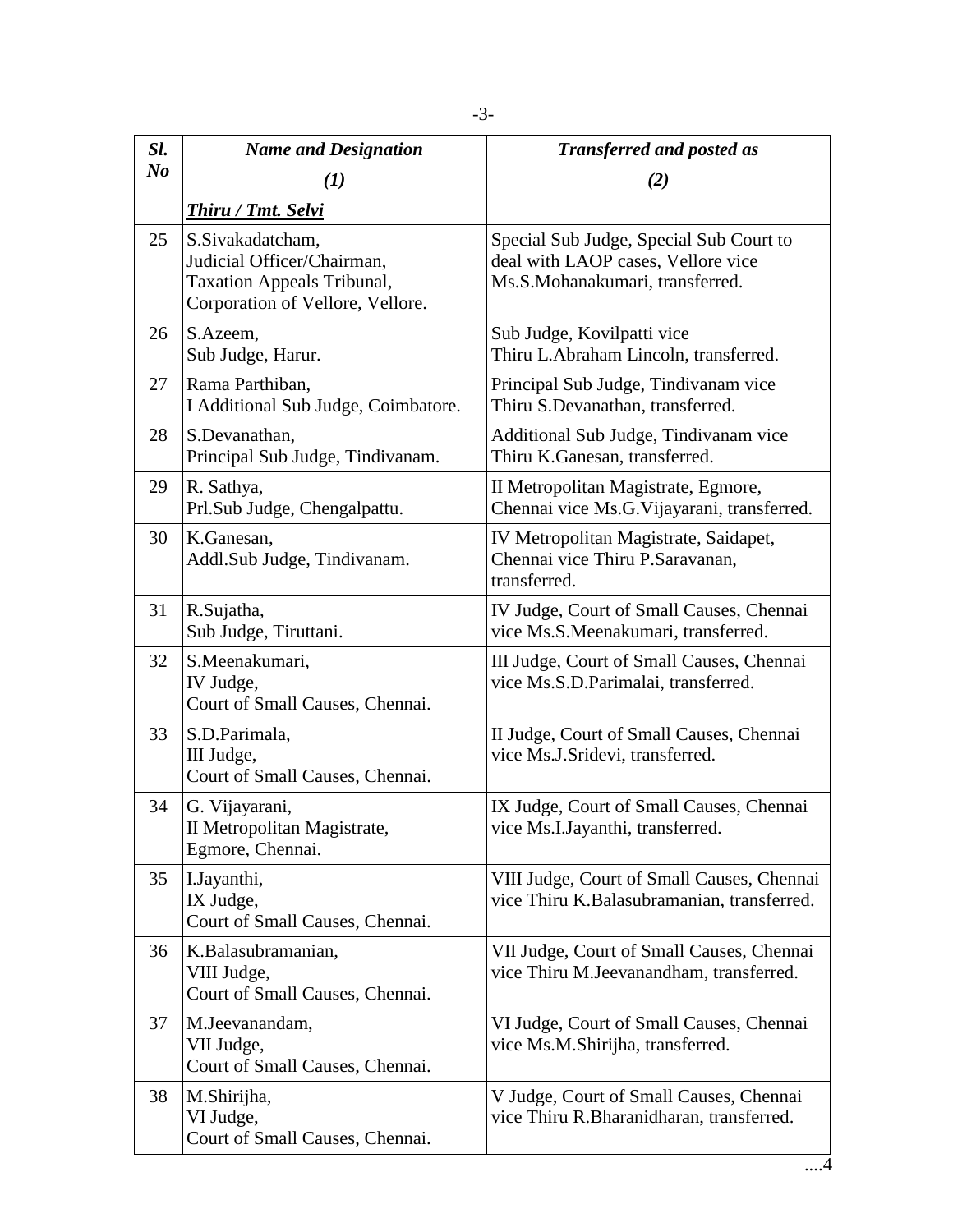| Sl.            | <b>Name and Designation</b>                                               | <b>Transferred and posted as</b>                                                              |
|----------------|---------------------------------------------------------------------------|-----------------------------------------------------------------------------------------------|
| N <sub>o</sub> | $\bf(1)$                                                                  | (2)                                                                                           |
|                | <b>Thiru / Tmt. Selvi</b>                                                 |                                                                                               |
| 39             | L. Abraham Lincoln,<br>Sub Judge, Kovilpatti.                             | XVIII Assistant Judge, City Civil Court,<br>Chennai vice Ms.G.T.Ambika, transferred.          |
| 40             | R. Govindarajan,<br>Sub Judge, Ponneri.                                   | XVII Assistant Judge, City Civil Court,<br>Chennai vice Ms.K.Geetha Rani,<br>transferred.     |
| 41             | K.Ravi,<br>Additional Sub Judge, Chengalpattu.                            | XVI Assistant Judge, City Civil Court,<br>Chennai vice Thiru R.Naraja, transferred.           |
| 42             | G.T.Ambika,<br>XVIII Assistant Judge,<br>City Civil Court, Chennai.       | XV Assistant Judge, City Civil Court,<br>Chennai vice Thiru S.Elangovan,<br>transferred.      |
| 43             | K.Geetha Rani,<br>XVII Assistant Judge,<br>City Civil Court, Chennai.     | XIV Assistant Judge, City Civil Court,<br>Chennai vice Thiru S.Muruganantham,<br>transferred. |
| 44             | R.Naraja,<br>XVI Assistant Judge,<br>City Civil Court, Chennai.           | XIII Assistant Judge, City Civil Court,<br>Chennai vice Thiru P.Velmurugan,<br>transferred.   |
| 45             | S.Elangovan,<br>XV Assistant Judge,<br>City Civil Court, Chennai.         | XII Assistant Judge, City Civil Court,<br>Chennai vice Thiru N.Arunachalam,<br>transferred.   |
| 46             | S.Muruganantham,<br>XIV Assistant Judge,<br>City Civil Court, Chennai.    | XI Assistant Judge, City Civil Court,<br>Chennai vice Ms.T.Indirani, transferred.             |
| 47             | N.Arunachalam,<br>XII Assistant Judge,<br>City Civil Court, Chennai.      | X Assistant Judge, City Civil Court,<br>Chennai vice Thiru S.Purushothaman,<br>transferred.   |
| 48             | G. Subathira Devi,<br>Additional Special Judge, Krishnagiri.              | IX Assistant Judge, City Civil Court,<br>Chennai vice Thiru G.Kumanan, transferred.           |
| 49             | Irusan Poonguzhali,<br>Principal Sub Judge, Madurai.                      | VIII Assistant Judge, City Civil Court,<br>Chennai Thiru P.Benjamin Joseph,<br>transferred.   |
| 50             | G.Kumanan,<br>IX Assistant Judge,<br>City Civil Court, Chennai.           | VII Assistant Judge, City Civil Court,<br>Chennai vice Ms.K.Lakshmikantham,<br>transferred.   |
| 51             | P.Benjamin Joseph,<br>VIII Assistant Judge,<br>City Civil Court, Chennai. | VI Assistant Judge, City Civil Court,<br>Chennai vice Thiru S.Natarajan, transferred.         |